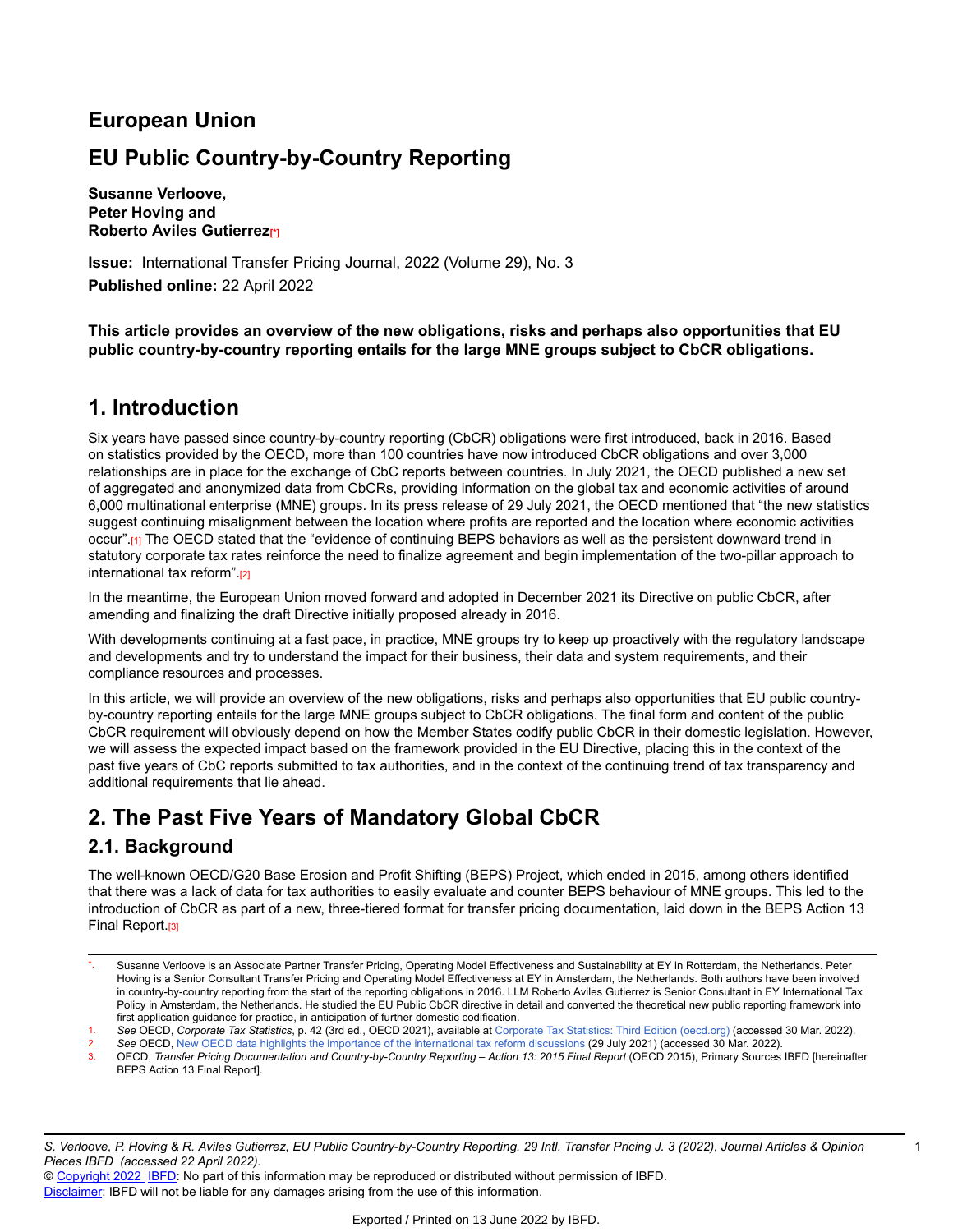The recommendations from the BEPS Action 13 Final Report were gradually codified by countries in their domestic legislation on a global scale over the course of approximately two years. Currently there are over 100 tax jurisdictions which have a CbCR legal framework in place.[4] The CbC reports are exchanged between tax jurisdictions under more than 3,000 active exchange relationships, based on the mutual ratification of the CbC Multilateral Competent Authority Agreement, on establishment of bilateral Competent Authority Agreements (e.g. used by the United States), and based on EU Council Directive 2016/881/EU (so-called DAC4).[5]

# **2.2. The framework for tax authority CbCR**

The threshold for MNE groups to submit a CbCR is for most tax jurisdictions EUR 750 million consolidated group revenue in the preceding year (or the local currency equivalent). The CbCR obligation lies generally with the ultimate parent entity (UPE) of the MNE group, in the tax jurisdiction where the UPE is tax resident. Tax jurisdictions may require to locally submit a CbCR when there is no CbCR requirement in the tax jurisdiction of the UPE country, when there is no active exchange relation between the tax jurisdictions (so-called white spots in exchanges relations), or when there is a systemic failure in the exchange. Over time, the number of white spots has decreased considerably.

A CbC report consists of three parts. Firstly, the CbCR rules require disclosure of aggregated financial information per tax jurisdiction on certain identified data points, which should allow for a quick scan of the reporting MNE group's global allocation of business presence and results (table 1 of the CbC report). The ten data points currently included are revenue (related party, third party and total), profit before income tax, employees, taxes paid and accrued, capital, retained earnings and tangible assets. Secondly, the CbCR rules also require reporting of certain non-financial data, such as entity names, addresses and the main business activity per entity (table 2 of the CbC report). Thirdly, the CbC rules require certain obligatory explanations in a free-of-form text field, which MNE groups may also use to provide additional clarifications and information related to the respective CbC report as they deem appropriate and helpful for interpretation of the report.

## **2.3. CbCR in practice**

In 2022, most MNE groups in scope have submitted five CbC reports and have implemented annually recurring procedures and controls around the CbCR requirements. In the first rounds of CbCR submissions, most MNE groups faced difficulties with the collection of aggregated data from one or multiple sources, overall data consistencies and the application of different accounting principles in the sources of data. Questions arose, for example, of how to identify all covered constituent entities (including branches), how to spot and break down sub-consolidations, how to deal with adjustments, capital reserves, premium, tax refunds and other data point definition details. After several rounds of composing the CbCR data, most of the MNE groups still have to make manual adjustments in the process of collection of the relevant CbCR data and of mapping such data to the respective data points in table 1 and 2 of the CbC report. In general, MNE groups take care in making the same adjustments year on year, to provide the authorities with consistent CbCR data.

As mentioned, CbCR was introduced in the BEPS Action 13 Final Report to provide tax authorities with helpful information for high-level transfer pricing risk assessments.<sup>[6]</sup> One might expect that in the years since the introduction of CbCR there has been an increase in the number of transfer pricing audits. In the practice of the authors (the Netherlands) no increase has been noticed in transfer pricing audits which are directly relating to the data provided in the CbCR or audits where the authorities state that CbCR data is the direct source of the audit. Other regions could have seen an increase in transfer pricing audits.

This raises the question of how tax authorities have used and still intend to use the information provided. In the practice of the authors, questions and comments from tax authorities with respect to CbCR mainly relate to consistency with CbCR notifications, unreadable data or incomplete data, and trends or significant fluctuations in data in the table 1 and table 2 of the CbC report. In most cases, adjustments could be made relatively easily with a revised submission, and additional explanations could clarify data changes. In the cases known to the authors, MNE groups were all committed to comply timely, although in the start-up years, due to the developing regulatory landscape and finetuning of interpretation of definitions and guidance, occasionally revisions were needed. The CbC reports did not seem to directly trigger transfer pricing adjustments and no CbCR-related fines were imposed.

An explanation for the absence of a noticeable increase in transfer pricing audits could be that the information presented in the CbCR does not provide the tax authorities with enough ground for starting a transfer pricing audit. From a transfer pricing documentation perspective, the CbCR would provide a quantitative validation of the descriptions in the Master File and Local File. Tax authorities could use the CbCR to validate whether the FTEs reported per tax jurisdiction are aligned with the descriptions in the functional analysis. A more perceivable reason would be the limited capacity and the development phase

<sup>4.</sup> *See* <https://www.oecd.org/tax/beps/beps-actions/action13/> (accessed 30 Mar. 2022).

<sup>5.</sup> **See** <https://www.oecd.org/tax/beps/country-by-country-exchange-relationships.htm> (accessed 30 Mar. 2022).

<sup>6.</sup> *See supra* [n. 4.](https://research.ibfd.org/#/doc?url=/linkresolver/static/itpj_2022_03_e2_1_fn_4%23itpj_2022_03_e2_1_fn_4)

S. Verloove, P. Hoving & R. Aviles Gutierrez, EU Public Country-by-Country Reporting, 29 Intl. Transfer Pricing J. 3 (2022), Journal Articles & Opinion *Pieces IBFD (accessed 22 April 2022).*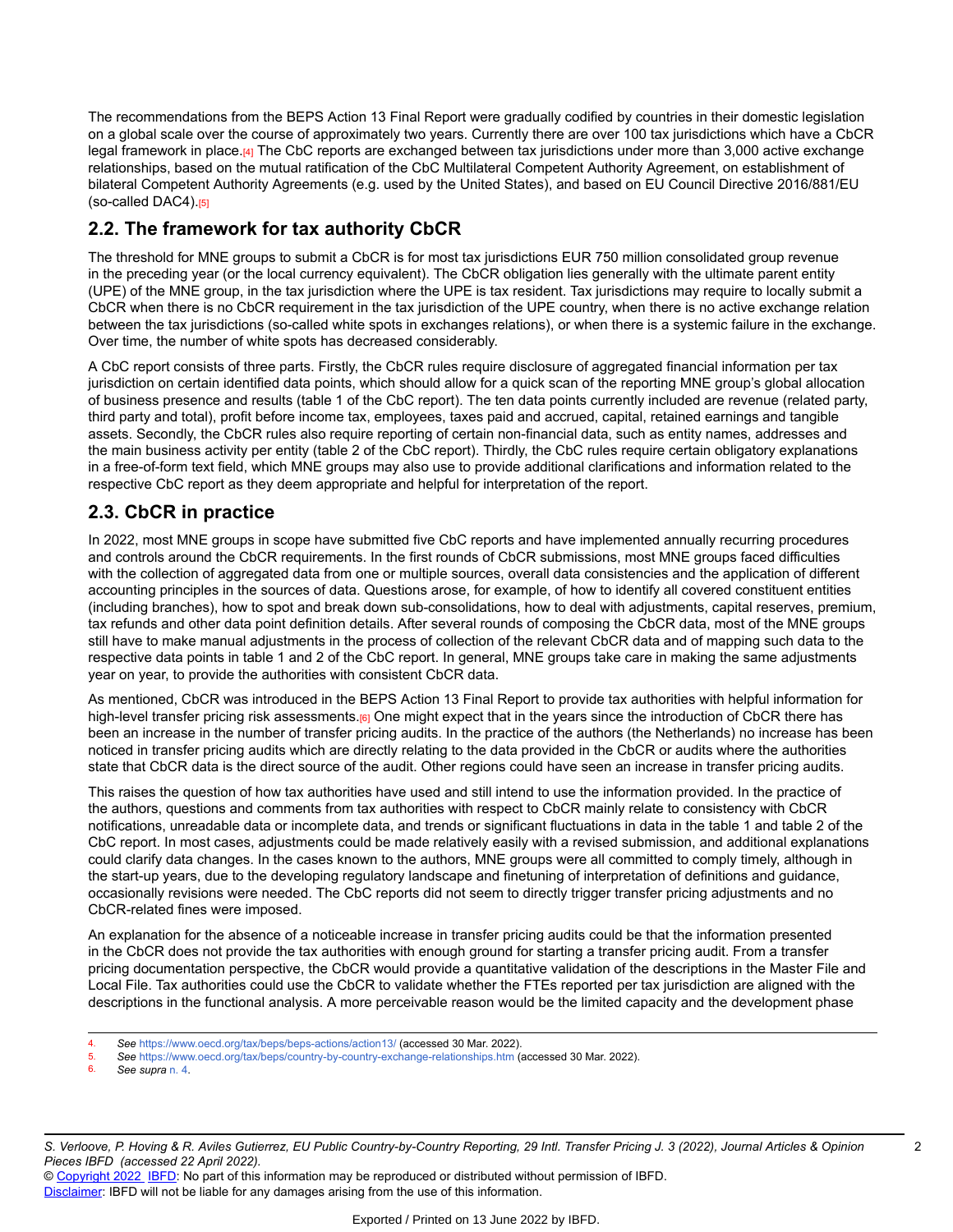of data expertise within the organization of tax authorities. In recent years, tax authorities have been recruiting data analysts, therefore we expect that in the near future CbCR information will be analysed and selected for further examination via smart algorithms or other computer software. CbCR data from an MNE group could be compared to external data like comparable (local) companies and market trends. Software could also automatically analyse whether the MNE group shows BEPS-type behaviour, such as intangible property (IP) that is separated from IP-related activities, year-on-year changes in the location of assets and revenue in low-tax jurisdictions with no activities.

## **2.4. In summary**

The implementation of CbCR has provided MNE groups with an additional annual compliance burden. In practice, the authors have not seen a direct link between CbC reports submitted on the one hand, and an increase in transfer pricing audits or adjustments on the other. This raises the question of how tax authorities have used or still intend to use the CbC information provided.

# **3. Voluntary Public CbCR**

## **3.1. Background**

For non-financial reporting, there are several metrics, principles, frameworks and standards where companies commit to publicly making available certain tax information, in some cases also including country-by-country data or information on a group's total tax contribution. Examples of well-known standards are World Economic Forum International Business Council metrics (WEF-IBC),[7] Global Reporting Initiative (GRI)[8] and Bteam.[9] Each of these initiatives include sections focusing on tax transparency. The GRI is frequently used by a variety of companies in different industries. GRI was initiated in 2000 and provides a sustainability reporting framework for companies that perform non-financial reporting. GRI is a voluntary framework, which companies can use to comply with non-financial reporting requirements, in separate reports or integrated with their financial annual accounts.

## **3.2. The framework for voluntary public CbCR**

As part of a broader non-financial reporting framework the GRI organization introduced, in 2019, the Global Reporting Initiative 207 (GRI 207). GRI 207 has tax as a subject and came into force on 1 January 2021. When a company is preparing its nonfinancial reporting in accordance with the GRI standards and considers tax as a material topic, it is required to use the GRI 207 standard. For the determination of material topics for a company for non-financial reporting, the following guidance is provided by  $GRI:$ [10]

A combination of internal and external factors can be considered when assessing whether a topic is material. These include the organization's overall mission and competitive strategy, and the concerns expressed directly by stakeholders. Materiality can also be determined by broader societal expectations, and by the organization's influence on upstream entities, such as suppliers, or downstream entities, such as customers.[11]

GRI 207 includes several topics relevant for the subject of tax in a company including the approach to tax, the companywide tax strategy, the approach to regulatory tax compliance, description of tax governance and control framework, and the approach on engagement with tax authorities. In addition, the GRI 207 standard requires companies using the GRI nonfinancial reporting standard to provide certain listed information for each separate tax jurisdiction where companies included in the consolidated accounts have tax residency.

The data to be reported per country is very similar to the data points listed in the OECD Action 13 CbCR, although GRI 207 is a bit narrower at some points as it does not require reporting addresses of the group companies, tax identification numbers, stated capital or accumulated earnings. On the other hand, GRI 207 has a somewhat wider scope by not applying a size threshold (i.e. any MNE group covered by non-financial reporting requirements and applying GRI standards to comply may be covered by the GRI 207 standard) and by including a requirement to reconcile third-party revenue, profit/loss before tax, tangible assets and corporate income tax paid on a cash basis to the statutory tax rate over profit. GRI 207 also requires inclusion of a statement on a possible difference between the tax paid and the tax accrued when the statutory tax rate is applied on the profit/loss.

- 7. *See* <https://www.weforum.org/stakeholdercapitalism> (accessed 30 Mar. 2022).
- 8. *See* <https://www.globalreporting.org/> (accessed 30 Mar. 2022).
- See <https://bteam.org/> (accessed 30 Mar. 2022).
- 10. Reporting Principles for defining report content in GRI 101: Foundation.
- 11. *See* <https://www.globalreporting.org/standards/media/1036/gri-101-foundation-2016.pdf> (accessed 30 Mar. 2022).

© [Copyright 2022](http://www.ibfd.org/Copyright-IBFD) [IBFD](http://www.ibfd.org): No part of this information may be reproduced or distributed without permission of IBFD. [Disclaimer:](http://www.ibfd.org/Disclaimer) IBFD will not be liable for any damages arising from the use of this information.

3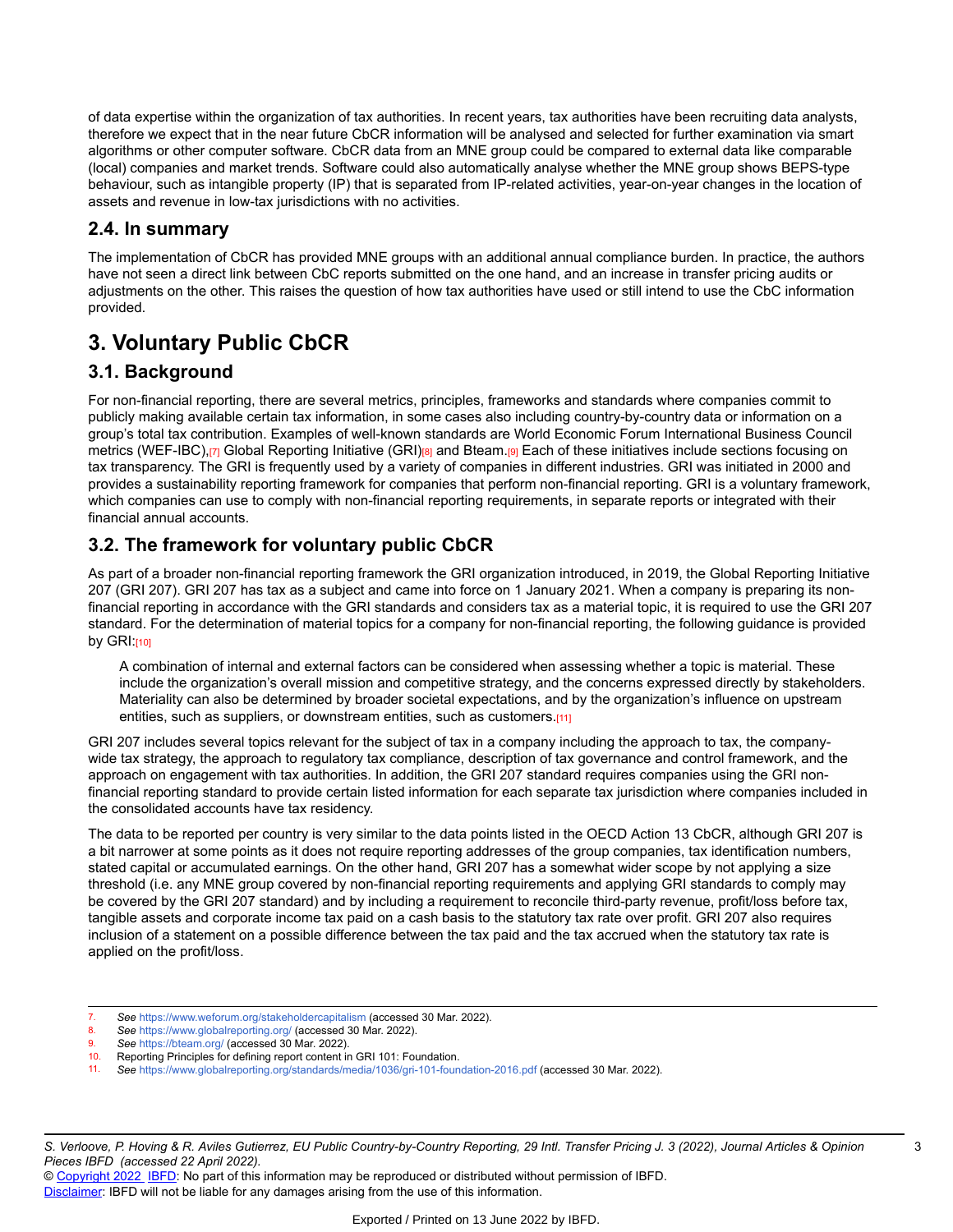When a company makes its annual accounts publicly available (per regulations or voluntarily), the non-financial reporting will be publicly available as part of the annual accounts. When the company uses the GRI framework for its non-financial reporting and tax is a material topic, its country-by-country data is publicly available.

### **3.3. Trends and experience in practice**

The authors see a tendency in recent years towards proactive public tax transparency of MNE groups. Where CbCR data of companies is currently reviewed and interpreted by tax authorities and treated confidentially, public CbCR data will be interpreted by the public without any financial or tax-related knowledge. This will require more and different explanations and clarifications to proactively address scrutiny and public attention. Including such explanations and clarifications will be especially relevant for the first movers.

#### **3.4. In summary**

Increasing tax transparency and creating a level (information) playing field for tax authorities can be considered a positive development. With CbCR data available publicly there can be an increase of public debate about the tax contribution of specific MNE groups, which can lead to public scrutiny. Public scrutiny could be one-sided and unjust considering that the interpretation could lack tax knowledge and specific knowledge around the financial data.

# **4. Obligatory Public CbCR under the EU Public CbCR Directive**

## **4.1. Background**

In 2016, the European Commission proposed a Directive  $12$  requiring MNEs to publish information on where they make their profits and where they pay their tax in the European Union on a country-by-country basis. After years of being in deadlock, the proposal gained momentum when in February 2021 the EU Member States' responsible ministers, in a public debate, expressed their support for the proposal and agreed to move forward.

In the following months, the compromise text was adopted, with a few changes to the proposal, by the Council and the European Parliament, and finally, in December 2021, the Public CbCR Directive was published in the Official Journal of the European Union.[13]

## **4.2. Who is in scope?**

The Directive is applicable to both EU-headquartered MNEs and non-EU-headquartered MNEs doing business in the European Union through a subsidiary or branch with a total consolidated revenue of more than EUR 750 million in each of the last two consecutive financial years.[14] The report covers the latter of those two consecutive financial years. Conversely, an MNE group falling below the EUR 750 million threshold in each of the last two consecutive financial years would no longer be subject to the reporting obligations.[15]

For non-EU-headquartered MNEs, the rules apply to a "medium-sized" or "large" subsidiary governed by the national laws of a Member State and a qualifying branch in any of the Member States in the European Union. The classification of a "medium-sized" or "large" subsidiary needs to meet on an entity basis at least two of the three criteria for that category on two consecutive balance sheet dates, as shown in Table 1.

#### **Table 1 – Classification of small, medium-sized and large undertakings**

| ∣ Reauirements      | Small undertaking                                                     | Medium-sized undertaking | Large undertaking  |
|---------------------|-----------------------------------------------------------------------|--------------------------|--------------------|
| Balance sheet total | $<$ EUR 4.000.000 <sup>2</sup><br>$\frac{1}{2}$ (up to EUR 6,000,000) | $<$ EUR 20.000.000       | $>$ EUR 20.000.000 |

12. Proposal for a Directive of 12 April 2016 amending Directive 2013/34/EU as regards disclosure of income tax information by certain undertakings and branches.

13. [Directive EU 2021/2101](https://research.ibfd.org/#/doc?url=/linkresolver/static/tt_e2_2013-34_eng_2013_tt__ad3%23tt_e2_2013-34_eng_2013_tt__ad3) of 24 November 2021 amending Directive 2013/34/EU as regards disclosure of income tax information by certain undertakings and branches, Primary Sources IBFD [hereinafter Public CbCR Directive].

14. Art. 48b(1) Public CbCR Directive.<br>15. Art. 48b(1) Public CbCR Directive.

Art. 48b(1) Public CbCR Directive.

S. Verloove, P. Hoving & R. Aviles Gutierrez, EU Public Country-by-Country Reporting, 29 Intl. Transfer Pricing J. 3 (2022), Journal Articles & Opinion *Pieces IBFD (accessed 22 April 2022).*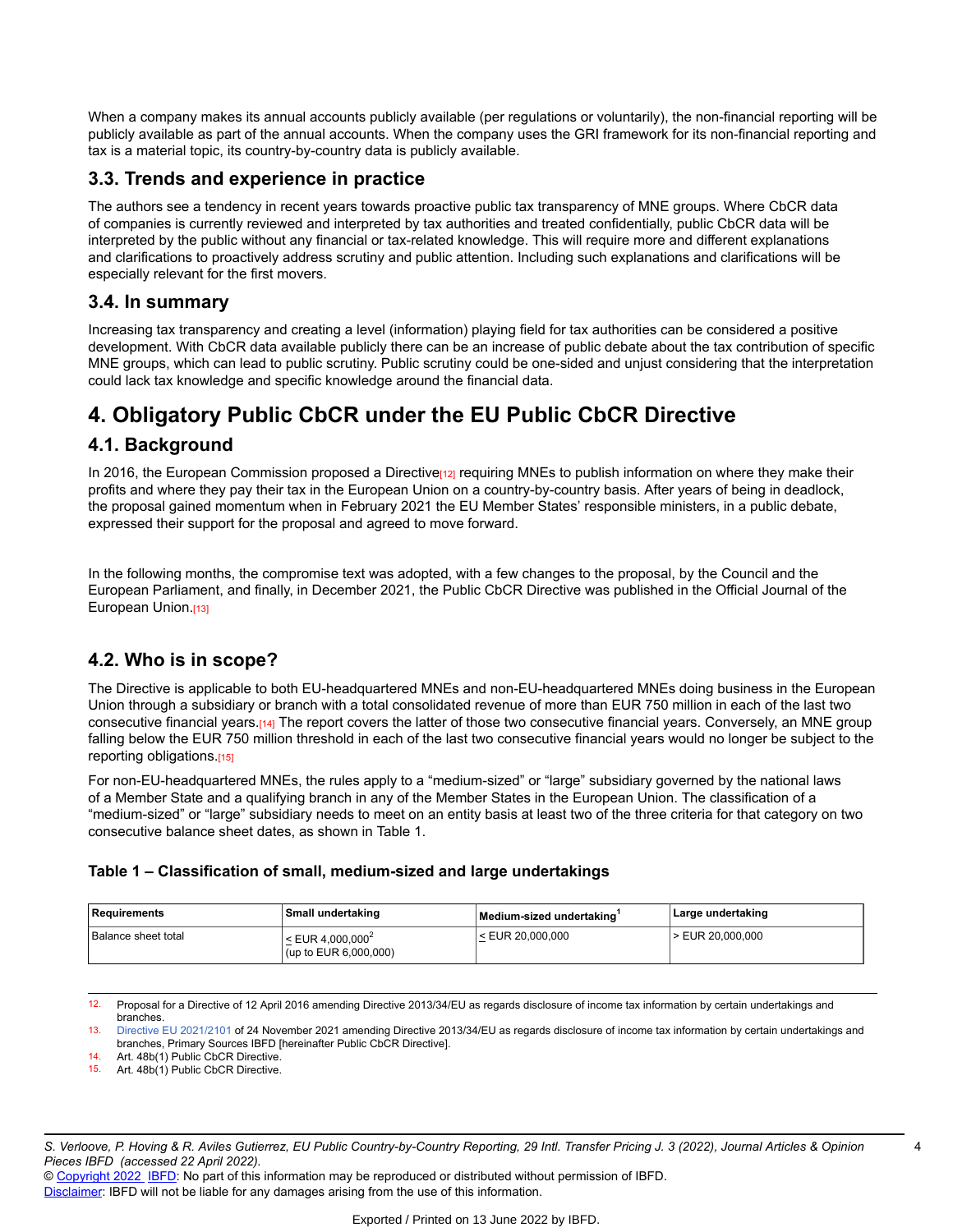| Requirements                                             | Small undertaking                                              | Medium-sized undertaking | Large undertaking    |
|----------------------------------------------------------|----------------------------------------------------------------|--------------------------|----------------------|
| Net turnover                                             | $\leq$ EUR 8,000,000 <sup>3</sup><br>$ $ (up to EUR 12,000,000 | $\le$ EUR 40,000,000     | $\ge$ EUR 40,000,000 |
| Average number of employees during<br>the financial year | $\leq 50$                                                      | < 250                    | > 250                |

1. Medium-sized undertakings are undertakings which are not small undertakings

2. A Member State may increase this threshold, but not exceeding EUR 6 million.

3. A Member State may increase this threshold, but not exceeding EUR 12 million.

In light of the above, there could be consequences in terms of compliance for some non-EU-headquartered MNE groups as each of the "medium-sized" or "large" subsidiaries would in principle trigger a reporting requirement.

#### **4.3. What is included in the report?**

The Public CbCR Directive requires MNEs to disclose the following tax information: (i) brief description of the nature of their activities; (ii) number of employees on a full-time basis; (iii) net turnover; (iv) profit or loss before income tax; (v) income tax accrued; (vi) income tax paid; and (vii) accumulated earnings.[16] This information should be presented using a common template and electronic reporting formats which are machine-readable. The common template and electronic reporting formats will be prepared and released by the Commission.

In order to avoid creating an administrative burden, the Public CbCR Directive allows MNEs to publish a report based on the reporting instructions of the Council Directive [2011/16/EU](https://research.ibfd.org/#/doc?url=/linkresolver/static/tt_e2_41_eng_2011_tt%23tt_e2_41_eng_2011_tt) (so-called DAC4).[17]

With regard to the disclosure of information, the Public CbCR Directive requires MNEs to disclose details on their economic activity in every EU Member State, as well as in every jurisdiction that is in either Annex I (the so-called "blacklist") or Annex II (the so-called "gray list") of the EU list of non-cooperative jurisdictions.[18] To report the information on third jurisdictions, a relevant jurisdiction should, on 1 March of the financial year for which the report is to be drawn up, be listed in the blacklist. Likewise, the disaggregate data reporting applies if a relevant jurisdiction is, on 1 March of the financial year for which the report is to be drawn up and on 1 March of the preceding financial year, listed in the gray list. For all other jurisdictions, the information should be disclosed jointly on an aggregated basis.

## **4.4. When to publish**

Member States agreed to transpose the Public CbCR Directive into national law by 22 June 2023. The first financial year of reporting will be the year starting on or after 22 June 2024 at the latest, i.e. a Member State could also choose to apply the rules earlier. The reports will need to be published within 12 months from the end date of the balance sheet of the financial year in question.[19] For taxpayers with a financial year equal to the calendar year, the first year of reporting would be 2025 and the report should be made public by 31 December 2026 at the latest.[20]

#### **4.5. How to publish**

For EU-headquartered MNEs, the report needs to be published on the website of the ultimate parent undertaking (UPU) and submitted to the commercial registry of the Member State where the UPU is governed by its national laws.[21] For non-EUheadquartered MNEs, each "medium-sized" or "large" subsidiary or qualifying branch in the European Union needs to publish the report on its website and submit it to the commercial registry of the Member State where they are established, unless the non-EU UPU (voluntarily) publishes the CbC report on its website and assigns one EU-based subsidiary or branch to also publish the report on its website and submit the report to the commercial register of the Member State where it is established. The information in the report should be made in at least one of the official languages of the European Union and should be available free of charge to any third party located within the European Union.<sup>[22]</sup>

- 16. Art. 48c(2) Public CbCR Directive.<br>17. Art. 48c(3) Public CbCR Directive
- 17. Art.  $48c(3)$  Public CbCR Directive.<br>18. Art.  $48c(5)$  Public CbCR Directive
- 18. Art. 48c(5) Public CbCR Directive.<br>19. Art. 48d(1) Public CbCR Directive
- Art. 48d(1) Public CbCR Directive.

- 21. Art. 48d(1) and (2) Public CbCR Directive.
- 22. Art. 48d(3) Public CbCR Directive.

S. Verloove, P. Hoving & R. Aviles Gutierrez, EU Public Country-by-Country Reporting, 29 Intl. Transfer Pricing J. 3 (2022), Journal Articles & Opinion *Pieces IBFD (accessed 22 April 2022).*

<sup>20.</sup> In the example provided the first financial year of reporting starts on or after 22 June 2024. If a Member State decided to implement the rules earlier, the first reporting year could be different to this example.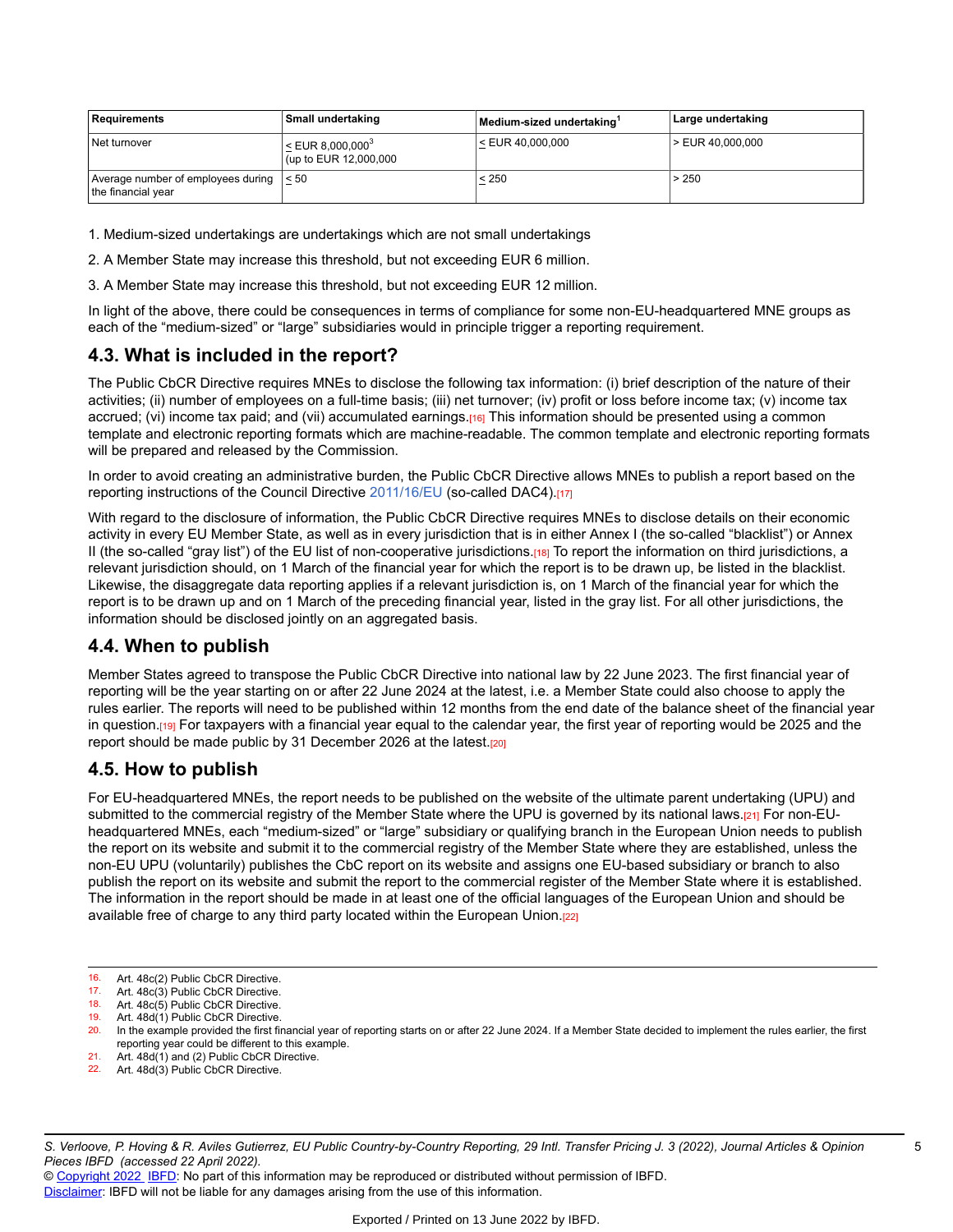### **4.6. Penalties, changes and audit**

The Public CbCR Directive requires Member States to impose penalties on any infringements (failure to submit or omission) provided such penalties are effective, proportionate and dissuasive. However, the text of the Public CbCR Directive does not specify if there is a possibility to make corrections or changes on the report once it is published.

Furthermore, for those subsidiaries and branches governed by the law of a Member State and required to have their financial statements audited, the audit report should state whether the subsidiary or branch falls within the scope of the Public CbCR Directive for the financial year preceding the financial year for which the financial statements under audit were prepared and also whether the public CbCR was published in accordance with the Directive.[23]

## **4.7. BEPS Action 13 tax authority CbCR compared with EU public CbCR**

Under BEPS Action 13, MNE groups are required to prepare and file a CbC report if meeting or exceeding the revenue threshold of EUR 750 million, taking into account all of the revenue that is (or would be) reflected in the consolidated financial statements.[24] The Public CbCR Directive also contains a revenue threshold of EUR 750 million but that threshold seems to be defined more narrowly as top-line revenue and needs to be exceeded in two years consecutively. If the euro is not the official currency in a jurisdiction, the applicable exchange rate used to convert the threshold amount for domestic codification of BEPS Action 13 is the one applicable as of 1 January 2015. Under the Public CbCR Directive the exchange rate to be used for domestic codification of the threshold in a different currency is the exchange rate applicable on the date of the entry in force of the Directive, i.e. 21 December 2021.

The scope of BEPS Action 13 is broader as it includes a deemed listing provision, and it enables MNE groups to select who the reporting entity is in specific cases. The Public CbCR Directive requires to report based on being actually consolidated in the financial statements and does not allow groups to select who the reporting entity is.

An overview comparison of the content of the reports is provided in Table 2.

| Data point                   | <b>BEPS Action 13</b> | <b>Public CbCR</b> | <b>GRI 207</b> |
|------------------------------|-----------------------|--------------------|----------------|
| Names of entities            | Yes                   | Yes                | Yes            |
| <b>Business activities</b>   | Yes                   | Yes                | Yes            |
| Number of employees          | Yes                   | Yes                | Yes            |
| Revenue aggregated total     | Yes                   | Yes                | Yes            |
| Revenue third party          | Yes                   | No                 | Yes            |
| Revenue related party        | Yes                   | No                 | Yes            |
| Profit before tax            | Yes                   | Yes                | Yes            |
| Tangible assets              | Yes                   | No                 | Yes            |
| Corporate income tax paid    | Yes                   | Yes                | Yes            |
| Corporate income tax accrued | Yes                   | Yes                | Yes            |
| Stated capital               | Yes                   | No                 | No             |
| Accumulated earnings         | Yes                   | Yes                | No             |

#### **Table 2 – CbCR table 1 and table 2 data differences**

## **4.8. Experience in practice**

Once Member States start transposing the Public CbCR Directive into domestic law, MNE groups in scope could expect a burdensome compliance landscape and face challenges in the same way as with the introduction of BEPS Action 13.

MNE groups should adjust their systems to be able to prepare a report in accordance with the Public CbCR Directive. From the above comparison (*see* Figure 1), it may be concluded that the information reported under BEPS Action 13 is more

<sup>23.</sup> Art. 48f Public CbCR Directive.<br>24. In the practice of the authors (N

In the practice of the authors (Netherlands), the term "revenue for the purpose of determining if the threshold is exceeded" is generally interpreted in line with the interpretation of the term "revenue for the purpose of completing table 1 of the CbC report" (i.e. broadly defined as all income except dividends).

S. Verloove, P. Hoving & R. Aviles Gutierrez, EU Public Country-by-Country Reporting, 29 Intl. Transfer Pricing J. 3 (2022), Journal Articles & Opinion *Pieces IBFD (accessed 22 April 2022).*

<sup>©</sup> [Copyright 2022](http://www.ibfd.org/Copyright-IBFD) [IBFD](http://www.ibfd.org): No part of this information may be reproduced or distributed without permission of IBFD. [Disclaimer:](http://www.ibfd.org/Disclaimer) IBFD will not be liable for any damages arising from the use of this information.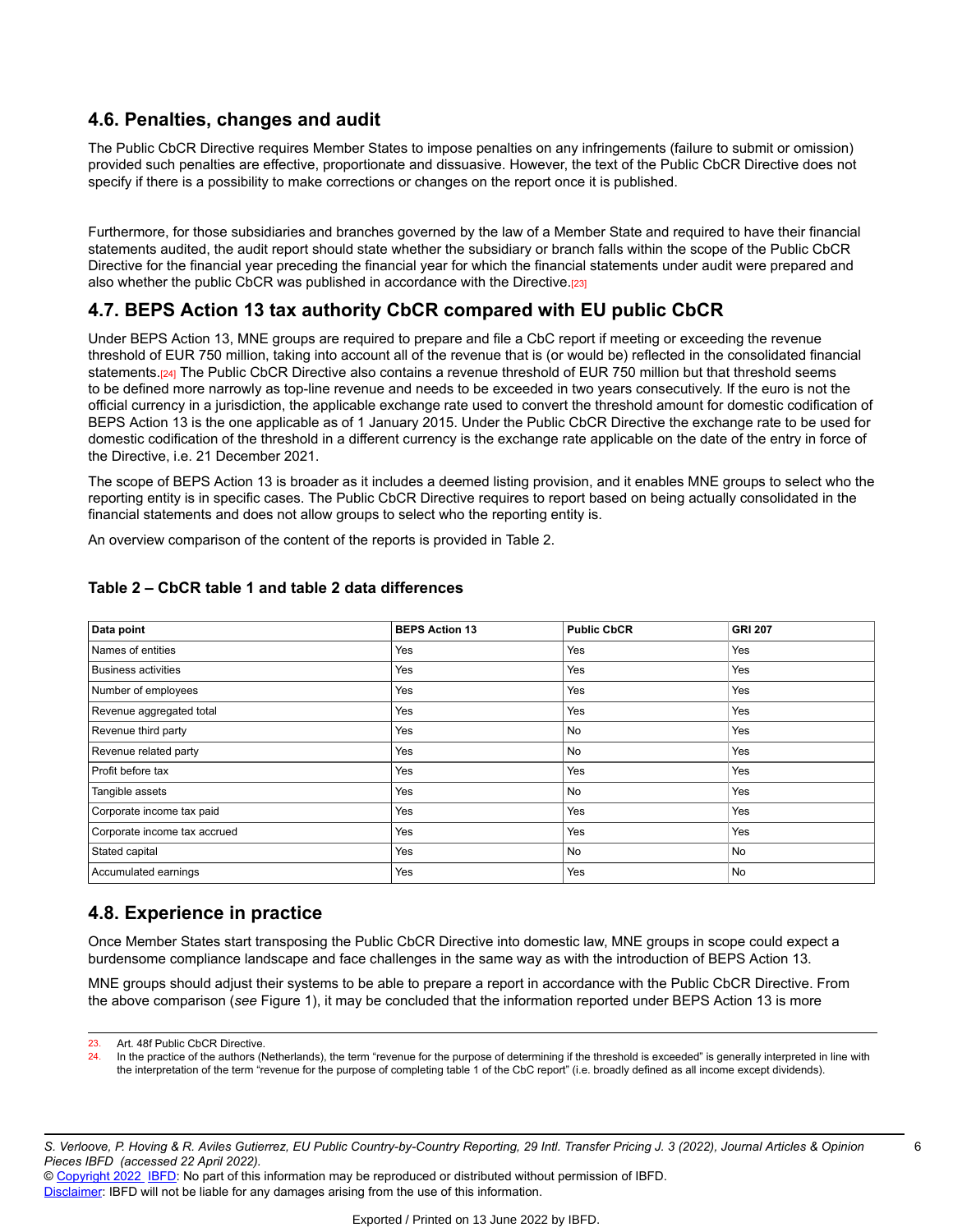comprehensive than the information disclosed under the Public CbCR Directive and this difference could lead to some MNE groups considering the possibility to make publicly available the BEPS Action 13 Final Report.

Considering the public nature of the report, different types of users may access the report and interpret the data. As a reference, one could look at the report prepared in 2021 by the EU Tax Observatory, $z_5$  in which it documents the activity of European banks in low-tax jurisdictions. $26$  The report heavily criticizes the activities by these banks and shows how useful the CbC report can be to track profit shifting and corporate tax avoidance. In that regard, MNE groups should consider that the public CbC report would also be read by people without a financial and/or tax background, which may need a different explanation on how to read the report. MNE groups can use this opportunity to tell their own story and provide additional explanations to the CbC and tax information. This could be achieved by developing a solid narrative explaining the data, rather than focusing primarily on the technical data elements.

### **4.9. Conclusion**

The Public CbCR Directive has a significant impact on both EU-headquartered MNEs and non-EU-headquartered MNEs doing business in the European Union. It is a big step in the tax transparency environment, where more stakeholders and civil society require more public tax reporting by businesses.

Companies should closely monitor the progress on the transposition of the Public CbCR Directive by Member States, since some of the rules are optional and also the rules could enter into effect sooner than 22 June 2024. They should assess the impact of the Public CbCR Directive on their business and, in particular, their broader public tax reporting strategy.

# **5. Going Forward – Increased Transparency and Data and Reporting Requirements**

### **5.1. Background**

EU public CbCR rules will be implemented during the domestic codification phase and then will start applying. Businesses covered by the rules must figure out how they impact them and must go through the technical exercise of data mapping, process automation and reporting simulations. Simultaneously, however, transparency, data and reporting requirements will continue to increase as a result of several other ongoing policy proposals and legislative initiatives. Tax and tax reporting is increasingly used as a tool for driving sustainable development and environmental, social and governance goals and behaviour; mandatory public and government reporting is used as a tool to fight tax avoidance and tax evasion. Having robust and concise data, with reconciliation, audit trail and consistency of various data sets is becoming more and more challenging.

## **5.2. Sustainability reporting developments – Will they include tax as a topic?**

For a start, the European Union has introduced a classification system that can help identify environmentally sustainable economic activities and can help direct investment towards sustainable projects and activities: the EU taxonomy. The Taxonomy Regulation[27] entered into force on 12 July 2020. It requires that a company that is subject to the EU Non-Financial Reporting Directive<sub>[28]</sub> (EU NFRD) discloses the proportion of economic activities that is taxonomy aligned as environmentally sustainable. The Regulation defines six environmental objectives and four overarching conditions that an economic activity must meet to qualify as environmentally sustainable. Two delegated acts will define the technical screening criteria that must be applied to assess if economic activities make a substantial contribution to one of the objectives without significantly harming the other objectives. The proportion of activities that may be considered environmentally sustainable for the climate change mitigation and adaptation objectives will be disclosed in non-financial statements or reports published on or after 1 January 2022 (i.e. FY2021 disclosures) and for the remaining four environmental sustainability objectives, the non-financial statements or reports published on or after 1 January 2023 (i.e. FY2022 disclosures).

Simultaneously, the EU NFRD is being revised and a proposal was published on 21 April 2021 to expand the scope of this directive to all listed and large companies, to require audit, and to include more detailed reporting requirements (including the EU Taxonomy disclosures mentioned above). The name of the revised directive will become the EU Corporate Sustainability

7

<sup>25.</sup> *See* EU Tax Observatory, *Have European banks left tax havens? Evidence from country-by-country data* (Sept. 2021), available at [https://](https://www.taxobservatory.eu/wp-content/uploads/2021/09/EU-Tax-Observatory-Report-2-Banks-and-tax-havens-1.pdf) [www.taxobservatory.eu/wp-content/uploads/2021/09/EU-Tax-Observatory-Report-2-Banks-and-tax-havens-1.pdf](https://www.taxobservatory.eu/wp-content/uploads/2021/09/EU-Tax-Observatory-Report-2-Banks-and-tax-havens-1.pdf) (accessed 8 Apr. 2022). 26. Since 2014, European banks are required to publicly report country-by-country data on their activities.

<sup>27.</sup> Regulation (EU) 2020/852 of the European Parliament and of the Council of 18 June 2020 on the establishment of a framework to facilitate sustainable investment. *See* <http://data.europa.eu/eli/reg/2020/852/oj>, and for more information, *see* [EU taxonomy for sustainable activities | European Commission](https://ec.europa.eu/info/business-economy-euro/banking-and-finance/sustainable-finance/eu-taxonomy-sustainable-activities_en) [\(europa.eu\)](https://ec.europa.eu/info/business-economy-euro/banking-and-finance/sustainable-finance/eu-taxonomy-sustainable-activities_en) (both accessed 30 Mar. 2022).

This currently lays down the rules on disclosure of non-financial information by certain large companies, [Directive 2014/95/EU](https://research.ibfd.org/#/doc?url=/linkresolver/static/tt_e2_2013-34_eng_2013_tt__ad1%23tt_e2_2013-34_eng_2013_tt__ad1) of 22 October 2014 amending the EU Accounting Directive 2013/34/EU as regards disclosure of non-financial and diversity information by certain large undertakings and groups, Primary Sources IBFD. For more information, *see* [Corporate sustainability reporting | European Commission \(europa.eu\)](https://ec.europa.eu/info/business-economy-euro/company-reporting-and-auditing/company-reporting/corporate-sustainability-reporting_en) (accessed 30 Mar. 2022).

<sup>©</sup> [Copyright 2022](http://www.ibfd.org/Copyright-IBFD) [IBFD](http://www.ibfd.org): No part of this information may be reproduced or distributed without permission of IBFD. [Disclaimer:](http://www.ibfd.org/Disclaimer) IBFD will not be liable for any damages arising from the use of this information.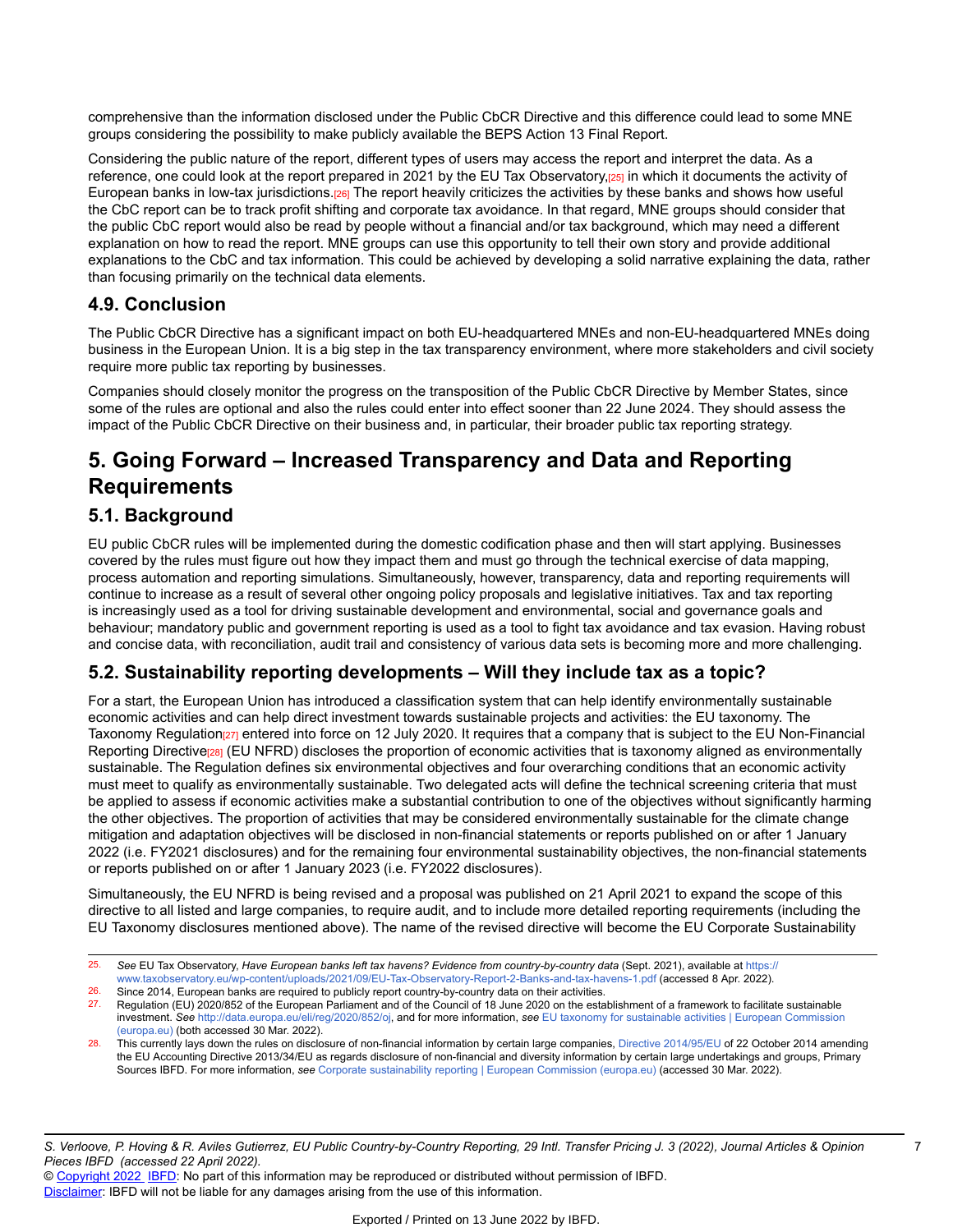Reporting Directive (EU CSRD).[29] Simultaneously, the European Financial Reporting Advisory Group (EFRAG) has been tasked with developing a new set of European non-financial reporting standards. Currently it seems that the first set of standards would be adopted by October 2022 and that compliance with the new standards, including all EU Taxonomy objectives, would start for years on or after 1 January 2023. It is not clear yet if tax and CbCR will be included as part of the new non-financial reporting requirements.<sup>[30]</sup> However, the authors would not be surprised if it will be included. Taxation is increasingly seen as a social topic and EFRAG develops the standards in cooperation with other standard setters (such as GRI, which already applied a tax standard as explained above).

Also outside Europe, standard setters are considering (updated) standards for non-financial reporting. The IFRS Foundation for example announced at the end of 2021 the formation of a new International Sustainability Standards Board to develop highquality sustainability disclosure standards.[31] Again, it is not clear yet if tax and CbCR will be included as part of new sets of non-financial reporting requirements.

Based on the above, the authors expect that non-financial reporting requirements will be expanded considerably to provide clear, uniform and audited information. This will allow review by the public, by investors and by other interested users, of the level of environmental sustainability and social contributions of companies. The latter might potentially encompass transparency on social contributions of businesses in the countries where they operate through taxes, in the form of public information on taxation and CbCR.

## **5.3. Countering of remaining BEPS with new allocation, taxation and publication rules**

In 2015, the G20 and the OECD finalized their work on the BEPS Project with the issuance of final reports on 15 action points, which included, among others, the Action 1 Final Report.[32] In 2019, the OECD continued its work on the digital economy in a project referred to as BEPS 2.0.[33] The OECD has proposed a two-pillar solution to address the tax challenges arising from digitalization. Pillar One, in short, will facilitate revised nexus and profit allocation through the assignment for very large companies of a greater share of taxing rights over global business profit to market jurisdictions. Pillar Two, in short, will facilitate global anti-base erosion measures through new global 15% minimum tax rules. Pillar Two has been further designed in OECD Model Rules and in a proposed EU Directive.<sup>[34]</sup> The rules proposed for Pillar Two have touchpoints with CbCR definitions and data requirements, but also will require vast amounts of "new" data. For Pillar One, it is uncertain if any CbCR data will be used, but the related calculations will also require "new" data.

Lastly, one of the targeted solutions for 2022/23 mentioned in the Communication on Business Taxation for the 21st Century of the European Commission of 18 May 2021<sub>1351</sub> includes the proposal for publication of effective tax rates (ETRs) paid by large companies, based on the same methodology to be used for BEPS 2.0 Pillar Two. So far, the announcement has not been followed by legislative proposals, and it is currently not clear if the ETR calculation will be connected to CbCR data. It seems likely, though, based on the recent developments on Pillar Two, that certain elements of CbCR will be leveraged.

## **5.4. Experience in practice**

In practice, we see that more and more businesses move from responsive compliance to proactive transparency. To counter any possible remaining base erosion and profit shifting practices after the OECDs BEPS Project, companies are forced by regulation to provide public insight into their direct tax contribution in the countries in which they operate. However, direct tax is only one part of a company's total tax contribution and, moreover, simultaneously a tax shift is beginning, introducing new and increased environmental and resource taxes on polluting and linear activities and subsidizing and incentivizing sustainable and circular activities. Companies may consider the CbCR framework as too limited to demonstrate their total global tax footprint and contribution. Furthermore, companies may experience that their current enterprise resource planning (ERP) system settings do not provide sufficiently granular information on total taxes.

30. Interim draft documents can be found on the EFRAG website, *see* [Sustainability reporting standards interim draft - EFRAG](https://www.efrag.org/Activities/2105191406363055/Sustainability-reporting-standards-interim-draft) (accessed 30 Mar. 2022).

- 31. *See* IFRS IFRS Foundation announces International [Sustainability](https://www.ifrs.org/news-and-events/news/2021/11/ifrs-foundation-announces-issb-consolidation-with-cdsb-vrf-publication-of-prototypes/) Standards Board, consolidation with CDSB and VRF, and publication of prototype [disclosure requirements](https://www.ifrs.org/news-and-events/news/2021/11/ifrs-foundation-announces-issb-consolidation-with-cdsb-vrf-publication-of-prototypes/) (accessed 30 Mar. 2022).
- 32. OECD, Addressing the Tax [Challenges](https://research.ibfd.org/#/doc?url=/linkresolver/static/oecd_beps_action_1_final_report_2015%23oecd_beps_action_1_final_report_2015) of the Digital Economy Action 1: 2015 Final Report (OECD 2015), Primary Sources IBFD.<br>33. OECD/G20, Base Erosion and Profit Shifting Project, Addressing the Tay Challenges of the
- OECD/G20, Base Erosion and Profit Shifting Project, Addressing the Tax Challenges of the Digitalisation of the Economy Policy Note (OECD Jan. 2019), available at Addressing the Tax Challenges of the [Digitalisation](https://www.oecd.org/tax/beps/policy-note-beps-inclusive-framework-addressing-tax-challenges-digitalisation.pdf) of the Economy – Policy Note (oecd.org) (accessed 8 Apr. 2022).

35. *See* Communication from the Commission to the European Parliament and the Council, *Business Taxation for the 21st Century* (18 May 2021), available at [communication\\_on\\_business\\_taxation\\_for\\_the\\_21st\\_century.pdf](https://ec.europa.eu/taxation_customs/system/files/2021-05/communication_on_business_taxation_for_the_21st_century.pdf) (europa.eu) (accessed 30 Mar. 2022).

<sup>29.</sup> Proposal for a Directive of the European Parliament and of the Council of 21 April 2021 amending Directive 2013/34/EU, Directive 2004/109/EC, Directive 2006/43/EC and Regulation (EU) 537/2014, as regards corporate sustainability reporting, available at [https://ec.europa.eu/info/publications/210421](https://ec.europa.eu/info/publications/210421-sustainable-finance-communication_en#csrd) [sustainable-finance-communication\\_en#csrd.](https://ec.europa.eu/info/publications/210421-sustainable-finance-communication_en#csrd)

<sup>34.</sup> See OECD, Tax Challenges Arising from the [Digitalisation](https://research.ibfd.org/#/doc?url=/linkresolver/static/oecd_challenges_digitalisation_anti_base_erosion_pillar_2%23oecd_challenges_digitalisation_anti_base_erosion_pillar_2) of the Economy Global Anti-Base Erosion Model Rules (Pillar Two) (OECD 2021), Primary Sources IBFD; and Proposal for a Council Directive on ensuring a global minimum level of taxation for multinational groups in the Union 2021/0433, available at Directive Pillar [Two\\_v24-11-2021\\_ISC-2](https://ec.europa.eu/taxation_customs/system/files/2021-12/COM_2021_823_1_EN_ACT_part1_v11.pdf) (europa.eu) (both accessed 30 Mar. 2022).